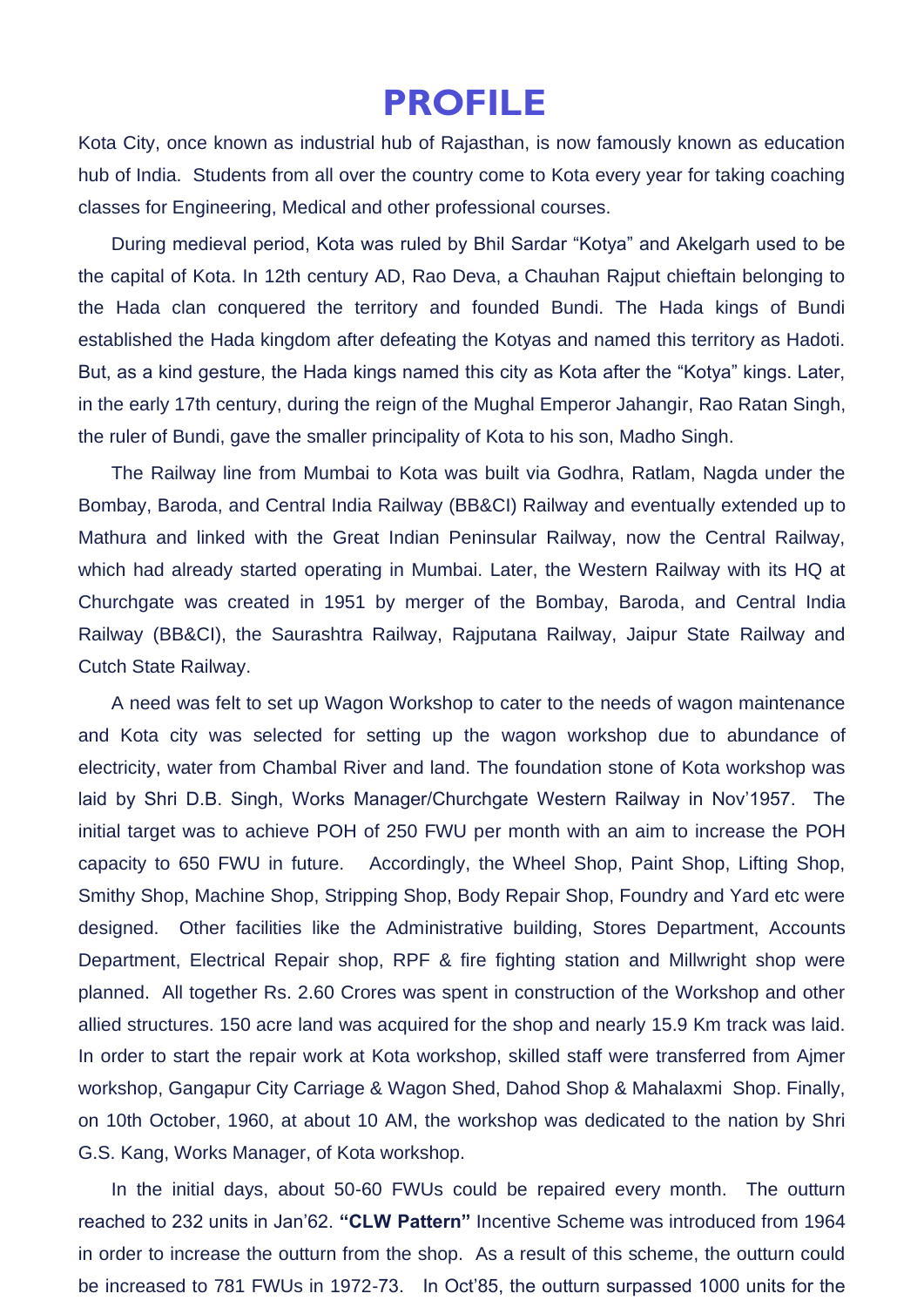first time and reached 1053 units. Thereafter the workshop forayed into new technologies & UIC wagons were introduced in place of 4-wheeler wagon. In the year 1983, LPG wagons were repaired at Kota workshop for first time. Kota workshop still continues to be the only workshop in Indian Railway for maintenance of LPG wagon. The initial target was 6 LPG wagons per month which was increased to 64 in 2015-16. The POH of BOXN wagon was started in Kota workshop in 1989 and 35 wagons were first POHed in July, 1989. The CTRB facility was setup in 1992 & Air brake maintenance facility was setup in 1998. The IT cell was set in Jun'89 and the workshop has a Railnet with 110 nodes covering Stores, Finance, Personnel & Mechanical Department. The repairs of stainless steel wagons were started in May, 2014.

In order to improve the quality of maintenance activities & to minimize impact on the environment and care for the occupation health risks of the workers, this workshop obtained **ISO 9001** (Quality Management Systems) certification in 1999, **ISO 14001** (Environmental Management Systems) certification in 2007, **ISO 45001** (earlier ISO 18001, Occupational Health and Safety Management Systems) certification in Jan'10 and **ISO 50001** (Energy Management Systems) certification in Feb'16. Kota workshop has a combined certification for all these four Quality Management Systems obtained under **Integrated Management System**, which has been last re-certified on 18.12.2019 with validity of 3 years. The workshop has also been certified **ISO 3834** for welding processes since 28.12.2017. **ISO 3834** recertification for welding quality was awarded in Nov-21 which is valid upto 24-11- 2024. **5S** certification for workshop Management was awarded on 03 Jun'17, **5S** recertification was awarded on 13 Jul'20. GreenCo Bronze rating was awarded to the workshop on Jul'17. In Jan'21. **GreenCo GOLD** rating was awarded to the workshop. With this WRS Kota now has the distinction of becoming the only organization in WCR.

The result of these certifications has been encouraging. The line-failures on workshop account have reduced, workplace accidents have reduced to lowest levels in 2020, manhours lost due to injury have reduced to their lowest level in 2019 and 2020, the specific energy consumption has reduced by 30% in last 5 years and there is awareness amongst the staff for proper upkeep of surroundings. Managerial reviews are held at regular intervals about the work quality, line failures, health hazards, safety at work place and